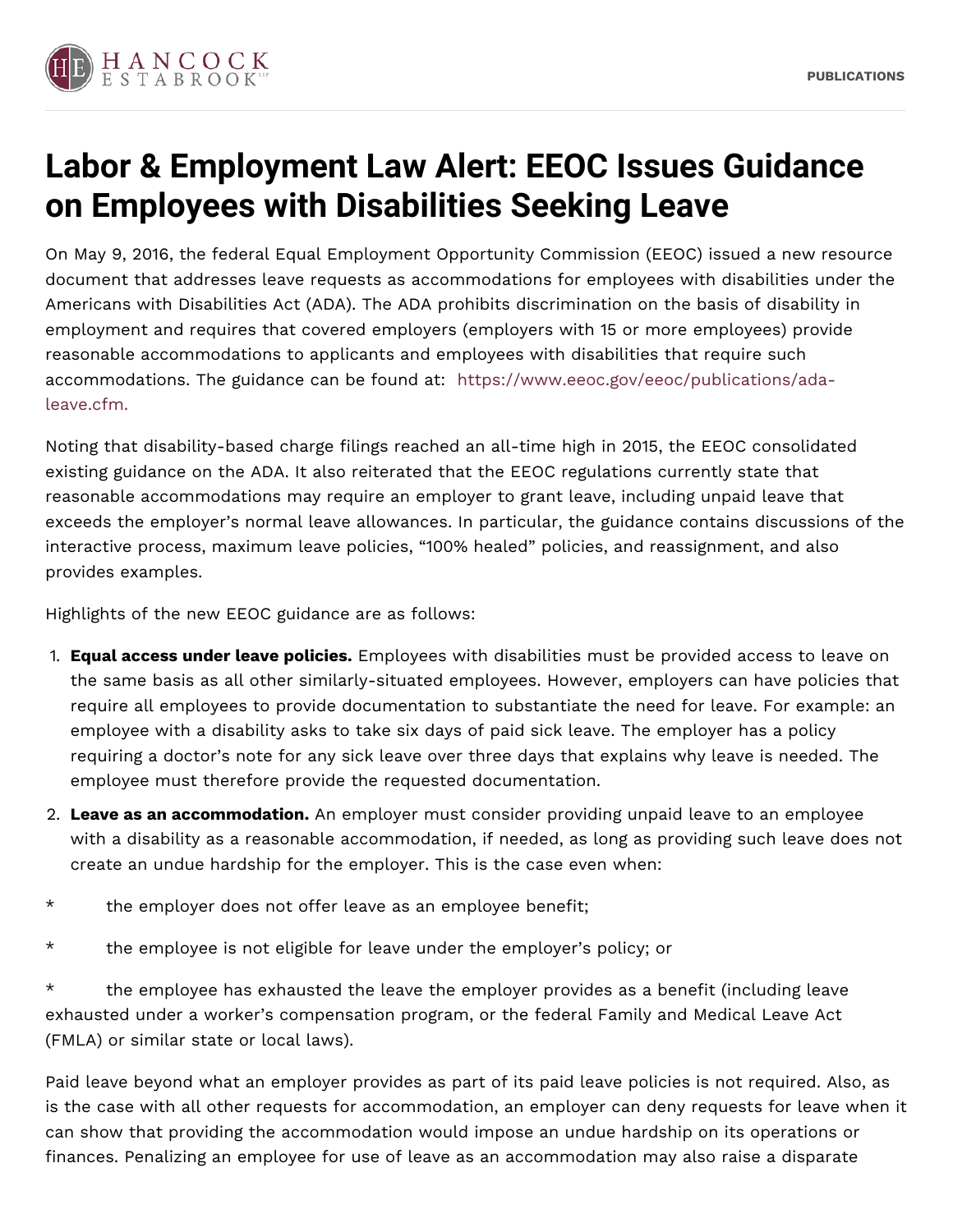treatment issue if the employer grants similar amounts of leave to non-disabled employees but does not penalize them.

3. **Communication after a leave request.** As a general rule, the individual with a disability — who has the most knowledge about the need for accommodation — must inform the employer that an accommodation is needed. When an employee requests leave, or additional leave, for a medical condition, the employer must treat the request as one for an accommodation under the ADA. Such requests can be addressed by implementing the employer's leave programs, such as FMLA leave. If, however, the leave cannot be granted under any other policy or program, the employer should promptly engage in an "interactive process" with the employee — a process designed to enable the employer to obtain relevant information to determine the feasibility of providing the leave as a reasonable accommodation without causing an undue hardship.

An employer may obtain information from the employee's health care provider (with the employee's permission) to confirm, clarify, or elaborate on information the employee has provided. Moreover, an employee requesting leave as an accommodation should respond to questions from an employer as part of the interactive process and work with his or her health care provider to obtain requested medical documentation as quickly as possible.

4. **Maximum leave policies.** Although employers are allowed to have leave policies that establish the maximum amount of leave they will provide or permit, an employer may have to grant leave beyond that amount as a reasonable accommodation unless the employer can show that doing so will cause an undue hardship.

Many employers, especially larger ones and those with generous maximum leave policies, rely on "form letters" to communicate with employees who are nearing the end of a leave provided under an employer's leave program. These letters frequently instruct an employee to return to work by a certain date or face termination or other discipline. The EEOC suggests employers modify such letters to let employees know that if they need additional unpaid leave as a disability accommodation, they should ask for it as soon as possible so that the employer may consider whether it can grant an extension without causing an undue hardship.

5. **100% healed policies.** Employees on leave for a disability may request an accommodation in order to return to work. The request may be made by the employee directly or in a doctor's note releasing the employee to return to work with certain restrictions.

According to the EEOC, an employer will violate the ADA if it requires an employee with a disability to have no medical restrictions — that is, to be "100% healed" or recovered — if the employee can perform his or her job with or without reasonable accommodation unless the employer can show providing the needed accommodations would cause an undue hardship.

- 6. **Interactive process and return to work.** If an employee returns from a leave of absence with restrictions from his or her doctor, the employer may ask why the restrictions are required and how long they may be needed, and it may explore with the employee and the employee's doctor (or other health care professional) possible accommodations that will enable the employee to perform the essential functions of the job consistent with the doctor's recommended limitations.
- 7. **Reassignment.** In some situations, the requested accommodation will be reassignment to a new job,